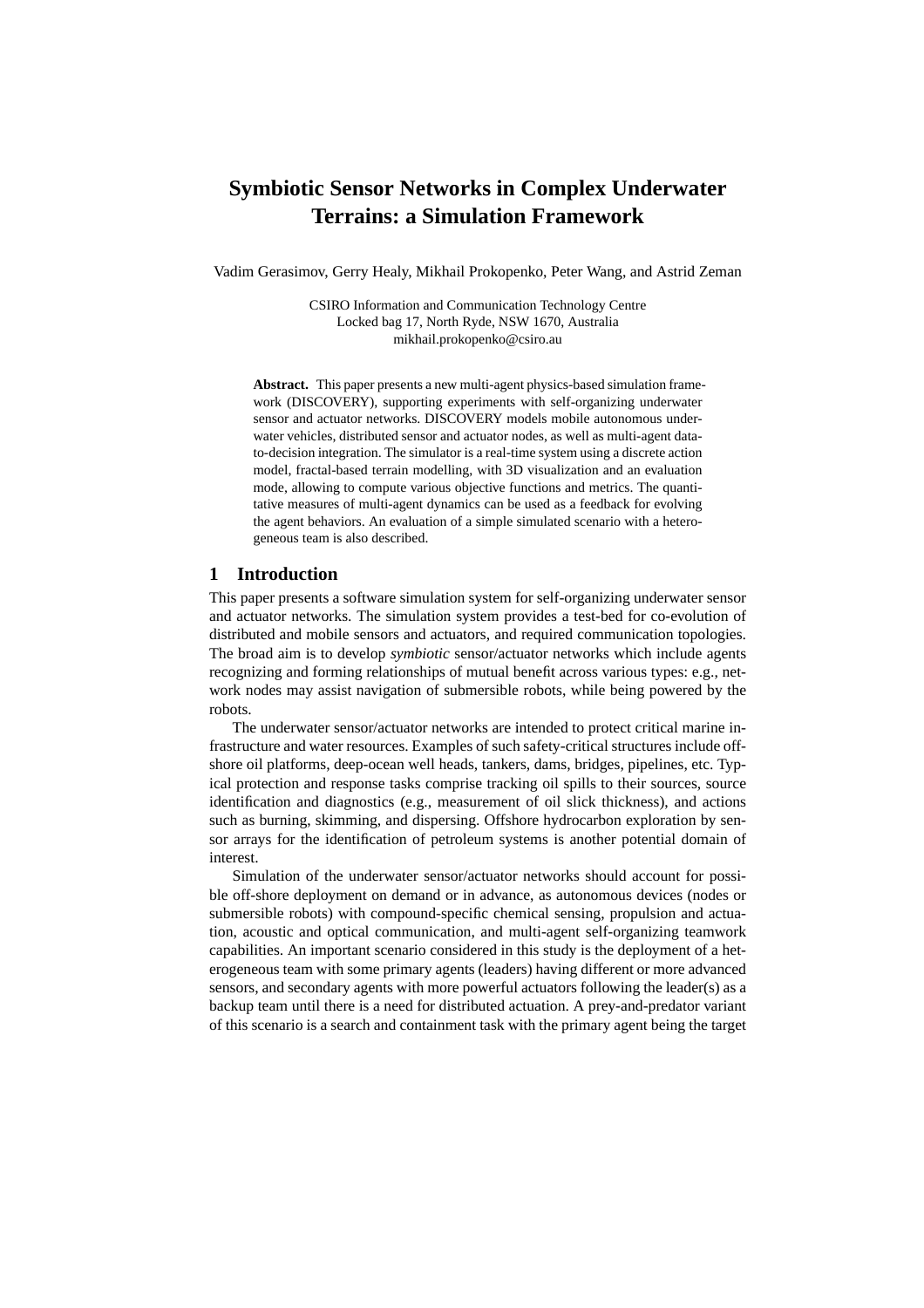pursued by the secondary agents. In either case, the employed agents have to deal with a problem that changes concurrently with the problem-solving processes, and cooperate in solving tasks which are distributed over space (3D) and time, across complex underwater terrains. The development of self-organizing strategies, when an incremental loss of a portion of the network leads to an incremental loss in quality, rather than a catastrophic failure, is our main focus.

The following Section describes the simulation system created by the CSIRO DIS-COVERY<sup>1</sup> project, developed to study symbiotic behavior in underwater self-organizing sensor and actuator networks. It is followed by preliminary experimental results (Section 3) and conclusions.

## **2 Simulation Platform**

# **2.1 Architecture**

The main requirements of the physics-based simulation of distributed multi-agent systems include simulation of mobile autonomous underwater vehicles, as well as distributed sensor and actuator nodes, and multi-agent *data-to-decision* (D2D) integration, ranging from data validation by individual agents to decision integration and action coordination by self-organizing sub-networks and networks of agents. An important part of the D2D integration is quantitative measures of multi-agent dynamics [13, 14, 6, 17] which can be used as a feedback for evolving the agent behaviors across multiple runs. Such measures can use either full information on agents' states and their interconnections or work with partial information, obtained locally: *localizable* measures [16]. Of course, localizable measures can be embedded in the agents themselves and be accessible to local "hierarchs" (e.g., cluster-heads [10, 15]), controlling agent behaviors during run-time via an adaptive feedback.

The DISCOVERY multi-agent physics-based simulation platform supports the following components: 1) Simulator; 2) Visualizer; 3) Agent; 4) Metric-Analyzer. A simulation session is carried out in client-server style. The Simulator (server) provides a domain (a virtual environment), simulates all the actions of objects in this domain and controls a scenario according to a set of rules. This is a well-known approach to simulation, used, for example, in the RoboCup Simulation League [9, 2, 1]. The characteristics of the Simulator are specified by a set of server parameters, e.g., the amount of noise added to sensory perceptions and the maximum speed of an agent.

Agents are controlled by autonomous client programs which connect to the server through a specified port. Each client program can control a single agent. All communication between the server and the clients is done via TCP/IP sockets. Using these sockets, client programs send requests to the server to perform an action (e.g. "thrust"). When the server receives such a message it handles the request and updates the environment accordingly. Upon an agent's request, the server also sends sensory information about the agent's neighbourhood to the agent. Clients communicate with each other indirectly, via the server, using messaging protocols which restrict the communication.

The server is a real-time system using a discrete action model, i.e., working with discrete time intervals (cycles) of a specified duration, e.g., 10 ms. During this period

 $1$  CSIRO: Commonwealth Scientific and Industrial Research Organisation, Australia.

DISCOVERY: Distributed Intelligence, Sensing and Coordination in Variable Environments.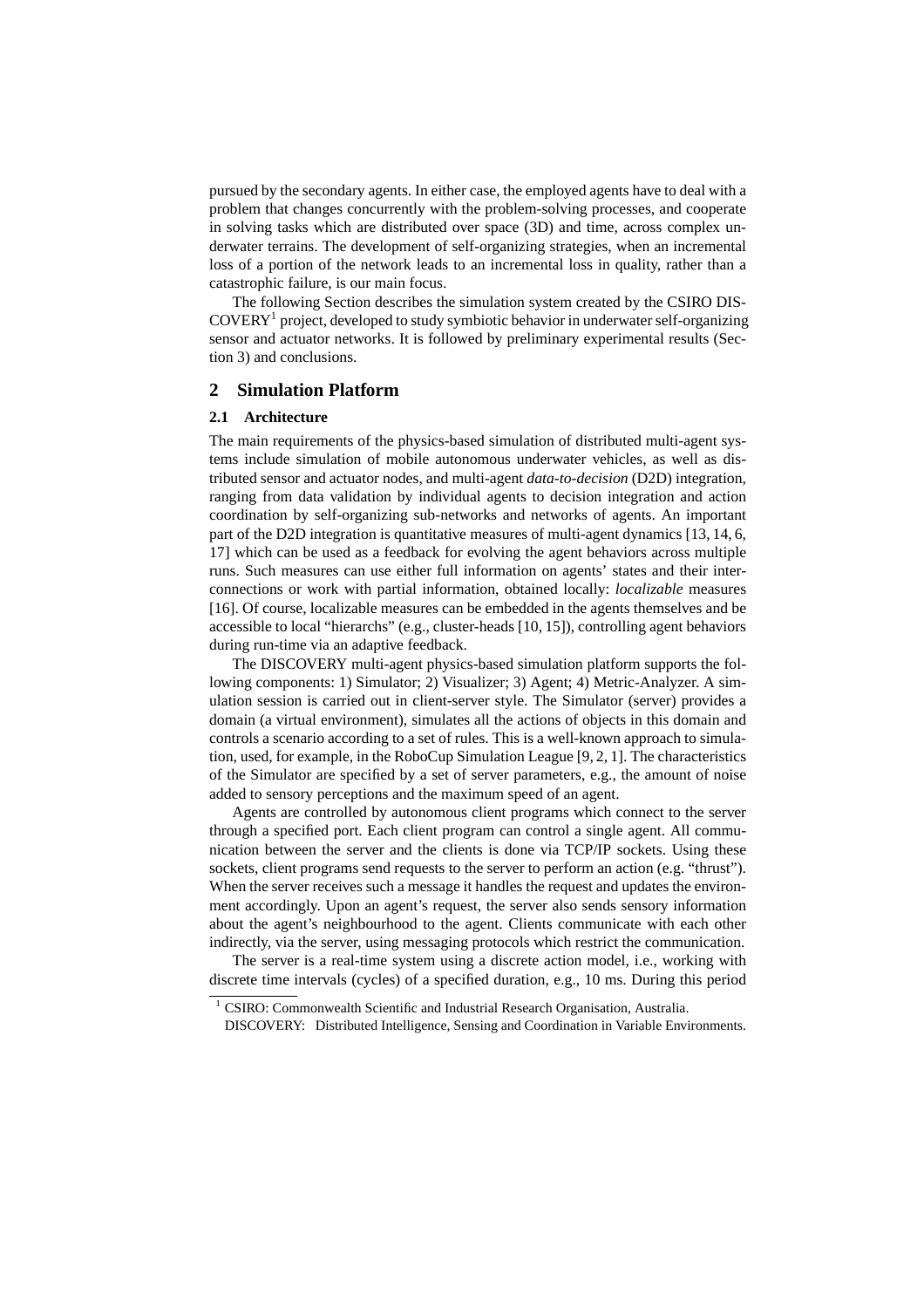clients can send requests for agent actions to the server. At the end of a cycle the server executes the actions and updates the state of the world. Sending no request during a given cycle means that the agent misses an opportunity to affect its current dynamics. Sensing and acting are asynchronous: clients can send action requests to the server once every cycle, but they receive information on requests. This information is fragmented, limited and degrades with the distance.

Simulator also supports an evaluation mode, allowing to compute objective functions and metrics. In this mode, each agent regularly updates Simulator with a predefined set of agent's internal parameters, enabling calculations on both local and global levels. For example, it is possible to compute entropy of agents' states and characterize diversity of their behaviors. In addition, the evaluation mode includes computation of spatiotemporal distribution of agents, etc. The collected data can be used by Metric-Analyzer off-line, and contribute to genetic algorithms evolving agents between experimental runs.

Visualizer displays the virtual world, being connected to the Simulator via TCP/IP. Although similar to an agent, it has no physical representation in the simulated environment and uses a different set of commands. The Simulator sends information to the Visualizer each cycle or upon request, containing the current state of the world. Visualizer also provides a visual interface to the server in order to specify, start, pause and stop a scenario.

The environment Simulator is the most computationally-intensive part of our software system where the performance is critical. There is a range of libraries available for physical simulations, however, we were not able to identify any library or simulator that would adequately cover a required combination of fluid dynamics and kinematics, as well as the right balance between the precision and performance of the simulation system. While we adopted some design and implementation ideas from the available 3D simulation systems such as ODE, Gazebo/Stage, Juice, Webots, the Simulator was developed based on our own set of routines satisfying own coding requirements and standards. A socket-based multi-agent sever-client communication suite (DBP-MAP: Deep Behaviour Projection Multi-Agent Platform), developed earlier by CSIRO [11, 12], was our starting point in developing communication architecture for the simulation system. The project also builds on the expertise developed within CSIRO Underwater Robotics [5], CSIRO Directed Self-Assembly in Multi-Agent Networks [8], and CSIRO-NASA Ageless Aerospace Vehicles [17, 13, 14] projects. Considering the requirement of crossplatform compatibility, Java3D is a good choice for the development of the combination of the rendering engine and user interface. As the Visualizer relays the data incoming from the Simulator to the native graphics engine without any significant calculations, Java performance penalty is not significant.

### **2.2 Terrain and Collision Modelling**

Terrain of the seabed is modelled using a rectangular mesh. The terrain can be randomly generated or user-defined by creating a Height Map, a gray scale raster image file (pixel, not vector based), in which the RGB value of each pixel is mapped to a corresponding vertex height, thus creating a three dimensional mesh which represents the seabed.

In our terrain model vertices are equidistant along the  $x$  and  $z$  axis, while the height, or  $y$ , coordinate is either derived from a height map, or generated with frac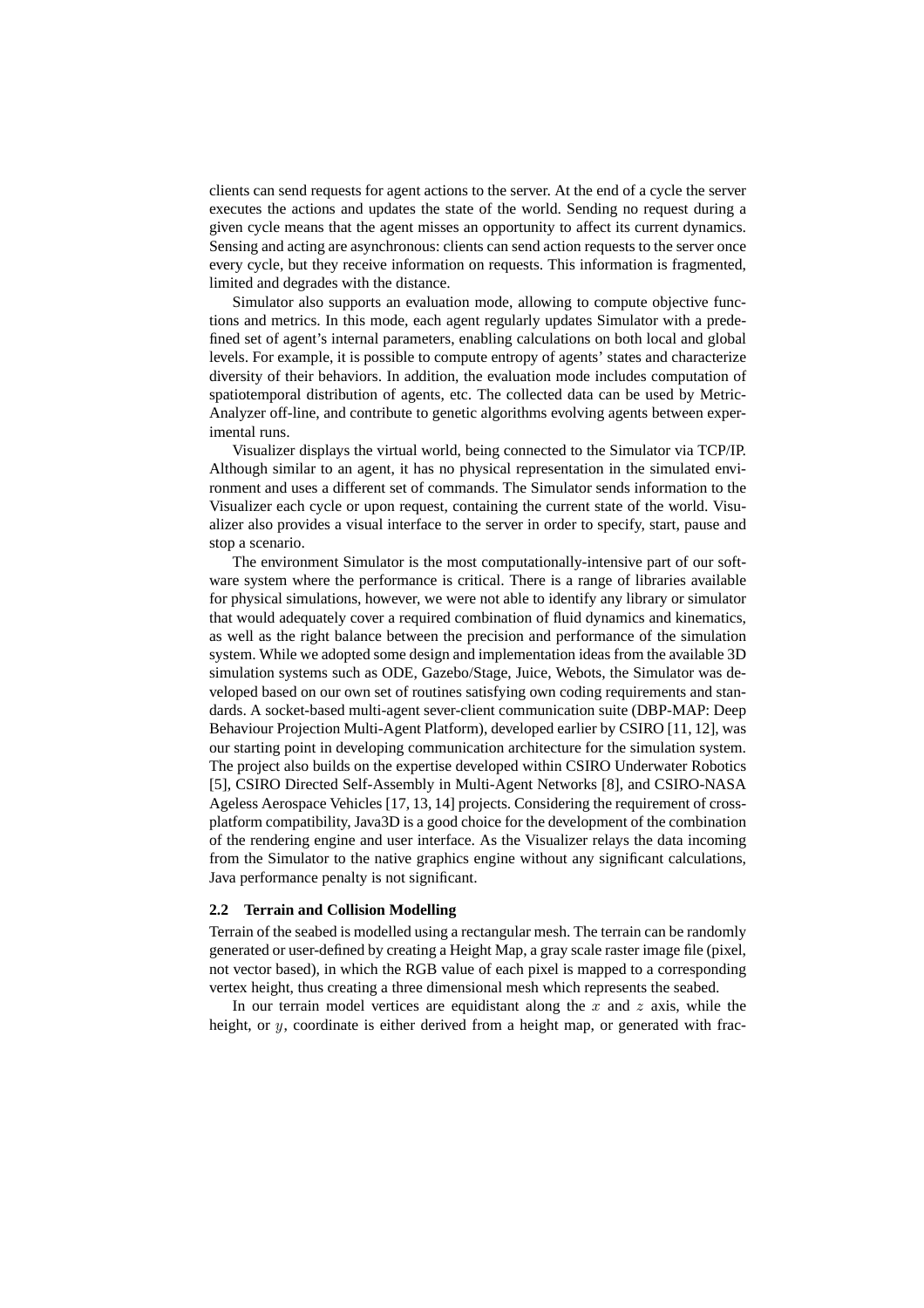tals, or produced as a combination of both these methods. The fractal technique used is the Diamond-Square algorithm [7], which is a form of mid-point displacement using a square base. Starting with the outside corner vertices, the height of the mid-point vertices is generated by averaging the surrounding vertices and adding a random displacement, first in diamond and then square step. The algorithm was modified to allow the seeding of the grid with values from a height map, thus resulting in a user defined terrain, smoothed and modified by noise. There are three methods of loading a terrain into the Simulator: a user-defined height map, a smoothed height map and a randomly generated terrain.

A user-defined height map can be of any width and height in pixels and is stretched to a fixed size in the Simulator. The RGB values are scaled by a factor of  $0.2$ , with a value of  $240$  indicating sea level. For example, a value of  $0$  will be  $48$  meters below sea level, while a value of 255 will be 3 meters above sea level.

A smoothed height map must have a width and height of the form  $2x + 1$ , where x is an integer, i.e., height maps with odd-numbered widths and heights would be valid. A smoothed height map is handled similarly to a user-defined height map, except that the number of vertices used in the terrain mesh is expanded. The heights of these additional points are then generated using the Diamond-Square algorithm [7]. Figure 1 shows a resulting terrain. Finally, a random terrain can be generated, by taking four random vertices which are used as input into the Diamond-Square algorithm.



**Fig. 1.** An example underwater terrain obtained with a smoothed height map.

Terrain collision detection is implemented using Coldet, an Open Source (LGPL) Collision Detection library [3]. The library provides a number of collision detection techniques: intersecting polygons, spheres and rays. We model the terrain as a set of triangles (polygons), and predict collisions between agents and the terrain using a sphere centered on the agent's centre of mass.

When a collision is detected, the physical movement of the agent is altered. Collisions can be modelled as either elastic, where kinetic energy is preserved or non-elastic, where some of the kinetic energy of the colliding objects, is transformed into another form during the collision. In DISCOVERY collisions are modelled as elastic, although this can be modified to provide more realistic behaviour in the future.

The agent's velocity is then calculated at the impact point, considering the reduction in time taken to reach it. The agent's velocity is reflected against the surface plane of the terrain polygon where the impact took place.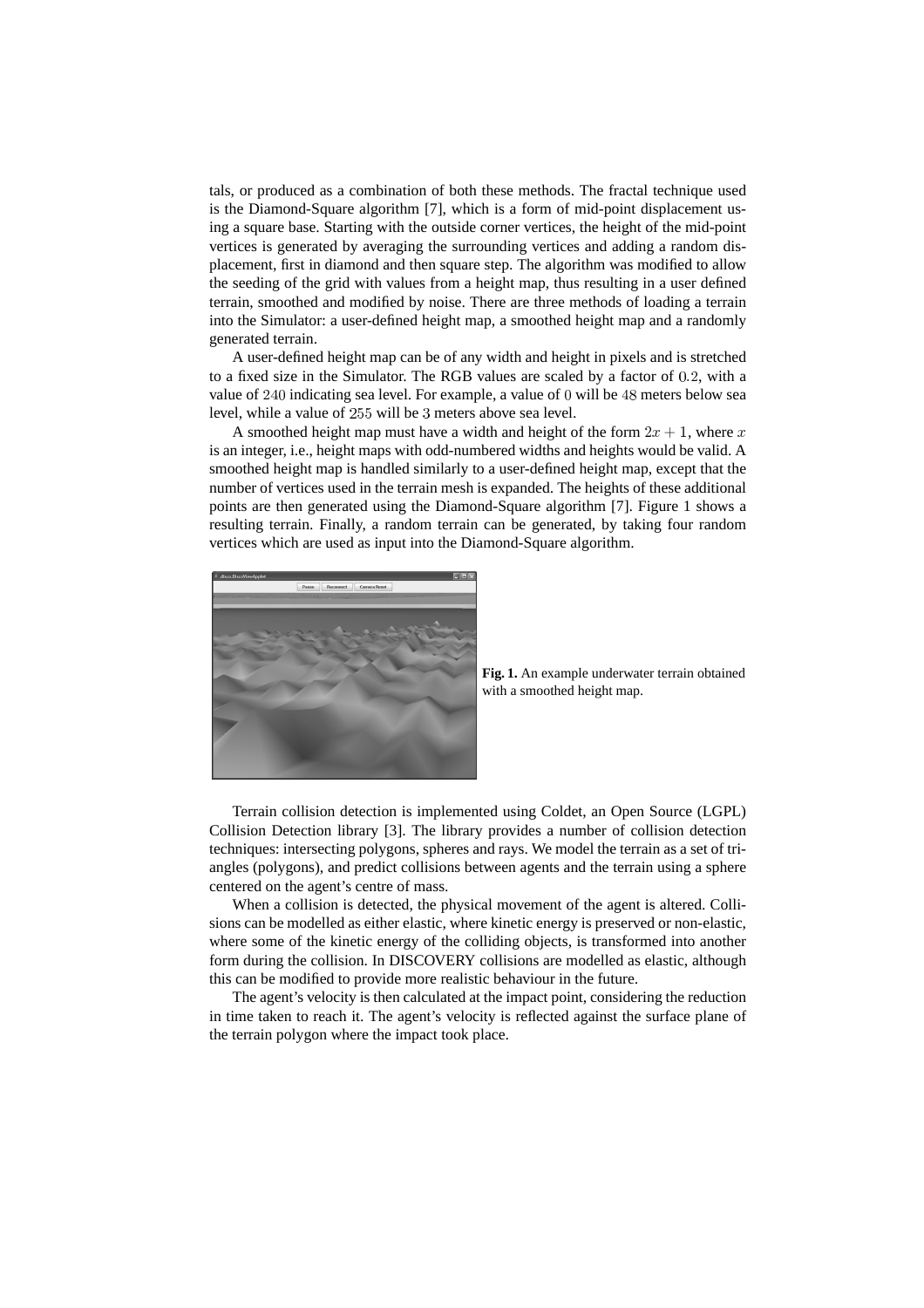#### **2.3 Physics-based Simulation**

A physically realistic dynamic modelling of volume of water, both soluble and insoluble contaminants present in water (crude oil, salts, etc.), insoluble contaminants on water surface (crude oil), and underwater robots can be achieved only as a balance between physical accuracy and computational performance. We selected an appropriate adjustable scale of the model, including the simulation grid step, the time step, and an option of selectively disabling certain simulation features to speed up some experiments: e.g., a purely underwater simulation can be done without water surface calculations. If an experiment does not require precise water dynamics, the system can assign constant parameters, such as current direction and rotation, to the water volume grid. At the moment, insoluble liquid contaminants moving in the water are simulated as solid objects affected by buoyancy, gravity, and currents in a normal force-momentumposition cycle. The water surface and surface-bound contaminants, such as crude oil slicks, can be either linked to the water grid or simulated separately (the method currently used in DISCOVERY) from the body of water as weight-spring meshes (updated in a normal force-momentum-position cycle of the physical simulation).

#### **2.4 Simulator-Agent Sensor Protocol**

In principle, every environment variable maintained by the Simulator may be perceivable by an agent. One of the DISCOVERY objectives is to design, select and verify a correct set of relevant sensors suitable for a multi-agent task, and couple them with available actuators. In the initial setup, an agent has a number of sensors: e.g., a chemical sensor, a temperature sensor, a pressure sensor, a conductance sensor, a flow sensor, an internal battery sensor, an accelerometer, a compass, a collision sensor, a sonar sensor and a communication (acoustic and optical) sensor. The Simulator provides sensory data to agents upon request.

Actuators include thrusts, fins, a sonar, and communication devices (acoustic and optical). As a result of experiments, new sensors and actuators may be added and some of the listed sensors and actuators may be suppressed. Thrust allows the agent to accelerate both positively and negatively in a particular direction. A specified force provides acceleration in the direction of the thrust actuator. Three thrust actuators need to be constructed for movement within the  $(x, y, z)$  plane. Fin allows a moving agent to change its current direction. Each agent has a particular buoyancy value which allows it to float towards the surface of the water when there is no downward thrust.

#### **3 Preliminary Experiments**

The main difficulty in tracking and identification of an underwater source of contamination is that the insoluble contaminants (e.g., oil bubbles) can be sensed mostly only locally and may rise to the surface quite a distance away, being shifted by currents, winds, etc. The problem is complicated by non-trivial dynamics of underwater plumes and bubbles, in particular tracking of their gradients, as well as complexities of the underwater terrain, and may require heterogeneous teams of agents with distributed sensing and actuation.

In the context of offshore hydrocarbon exploration, identification of petroleum systems presents an additional challenge. It is well-known that hydrocarbon can be entrapped in sub-terrain reservoirs formed in non-porous rock. Exploring features of interest in such complex environments by a sensor/actuator network is likely to require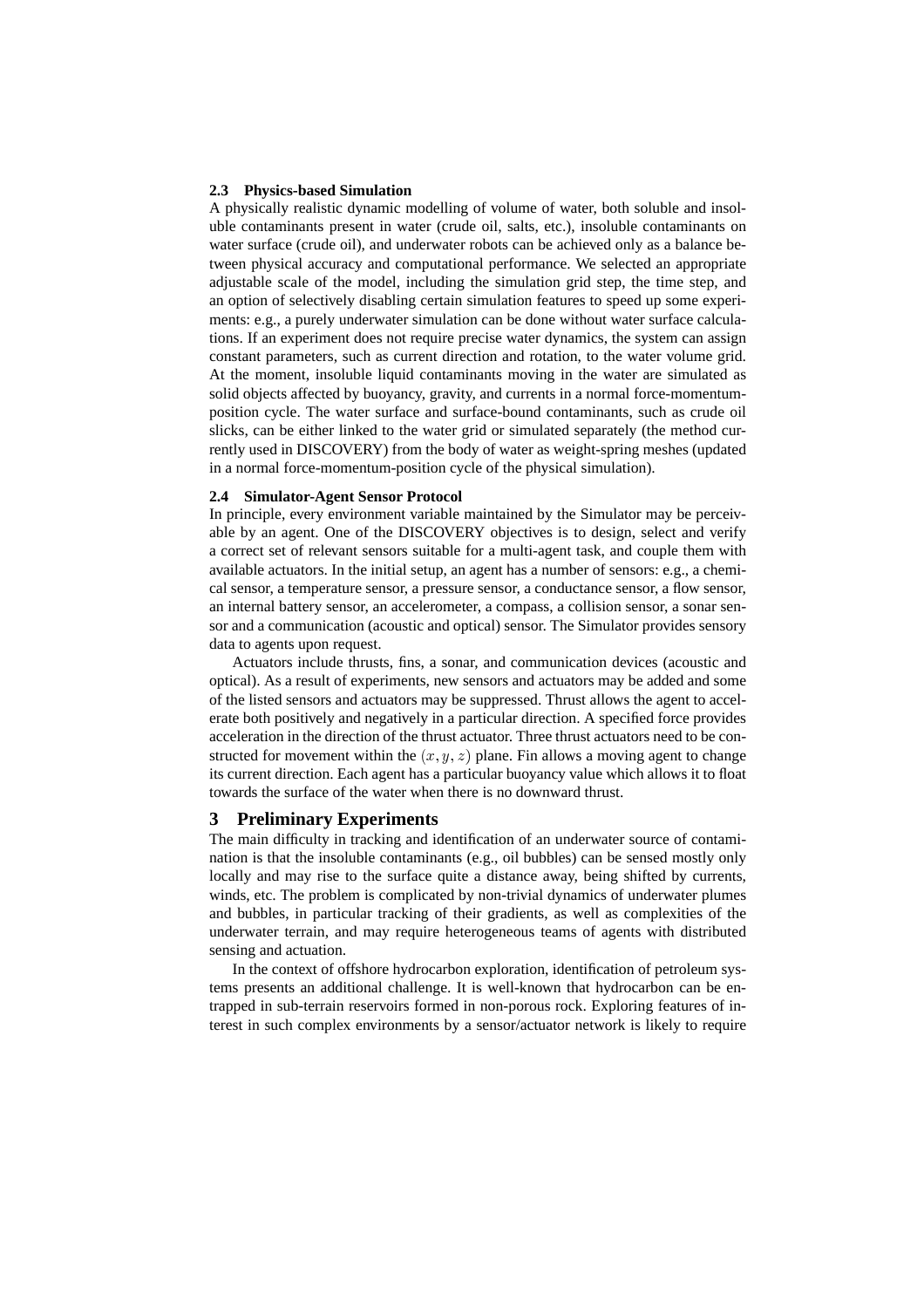heterogeneous teams: not only to spread across a large area, but also to combine different sensing and actuation modalities (from sonars to magnetic and seismic surveys).



**Fig. 2.** An emergent spherical surface around the Explorer (a small sphere in the center), with several Supporter agents (conically shaped).

To illustrate the simulator capabilities, we designed a scenario with a heterogeneous team (one Explorer and ten Supporter agents). The Explorer is a task-oriented agent which has a goal of finding a proxy to a feature of interest (e.g, shallowest point in the local terrain, a chemical anomaly sensed by a combination of chemical sensors, etc.). While moving in the environment, it also emits an omnidirectional signal which can be used by Supporter agents to detect its direction, if there is an unobstructed line of signal between the Explorer and the receiving agent. The Supporter agents have the same actuators as the Explorer, with addition of sensors which are able to detect the signal emitted by the Explorer. The Supporters follow two simple rules: (i) move along the direction in which the Explorer is sensed until a specified range is reached within a tolerance limit; (ii) when the distance to the Explorer is less than the specified range, move away from the Explorer. If the signal from the Explorer is not received, a Supporter agent treats the last direction as valid, and may use extra-thrust in following this direction ("extra-thrust behaviour"). We also experimented with the third behaviour: (iii) within the tolerance limit of the specified range, maintain it by moving orthogonally to the direction of the Explorer. The rules (i)-(iii) lead to emergence of a spherical surface around the Explorer, on which the Supporter agents randomly move in order to maintain the range (Figure 2). There is a difference between two kinds of emergence: pattern formation and intrinsic emergence, distinguished by Crutchfield [4]: a) pattern formation refers to an external observer who is able to recognize how unexpected features (patterns) 'emerge' or 'self-organize' during a process (e.g., spiral waves in oscillating chemical reactions) — these patterns may not have specific meaning within the system, but obtain a special meaning to the observer when detected; b) intrinsic emergence refers to the emergent features which are important within the system because they confer additional functionality to the system itself, like supporting global coordination and computation (e.g., the emergence of coordinated behaviour in a flock of birds allows efficient global information processing through local interaction, which benefits individual agents). To verify whether the emergence of a spherical surface is intrinsic and contributes to the quality of the supporting task, we run a number of experiments.

The Metric-Analyzer automates the scenario by setting simulation parameters, repeatedly running the Simulator and agents for each experiment, logging the relevant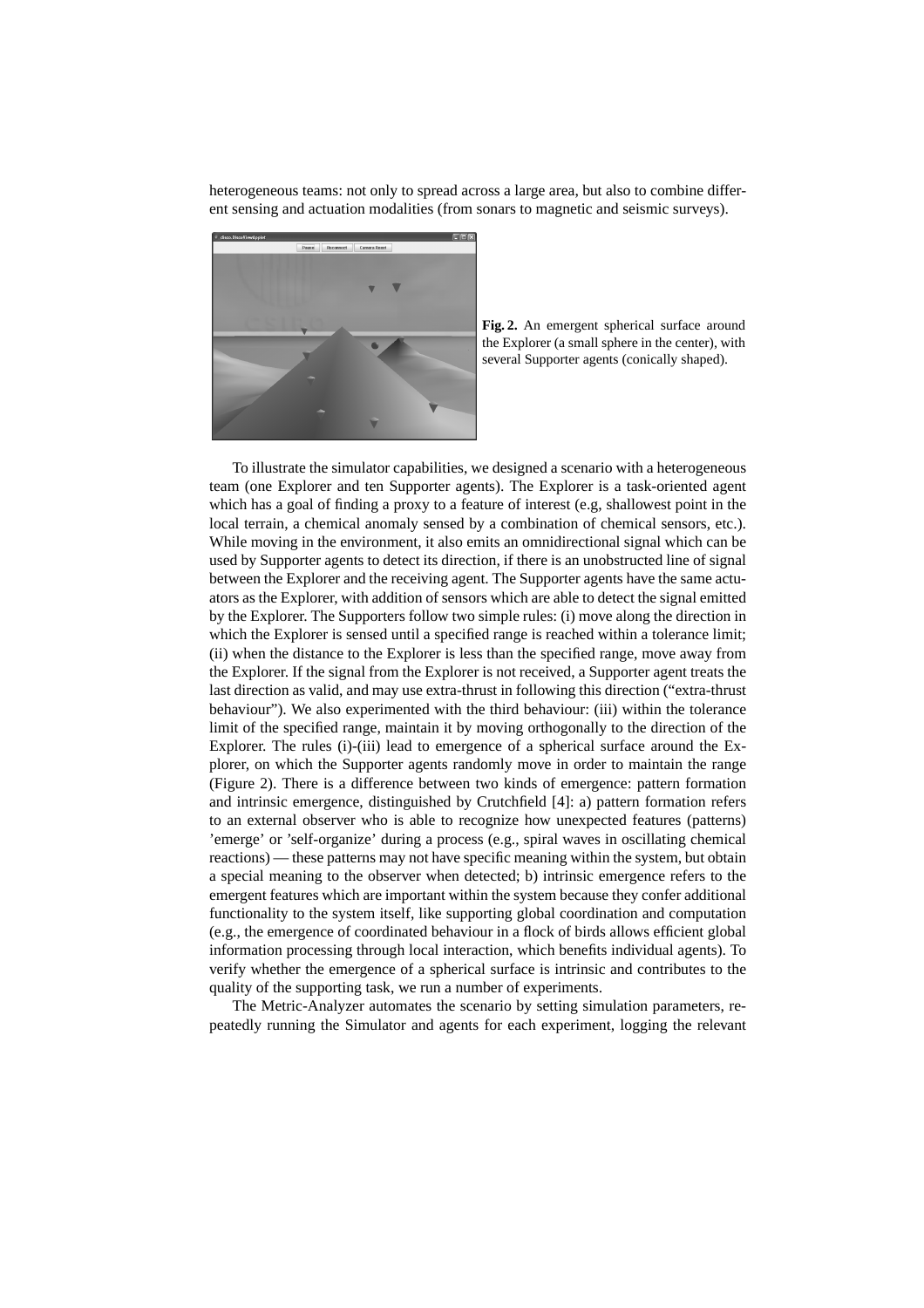

**Fig. 3.** The actual/specified ratio: spheretracing behavior (solid line), extra-thrust behaviour (dashed line), simple behavior with rules (i) and (ii) only (dotted line).

information (velocities, distances, etc.), and collating the results (the overall experiment runs for several days). In the Explorer-Supporters scenario it is important to have the Supporter agents maintaining the specified range over time, i.e. the actual achieved range should be as close as possible to the specified one. The actual/specified ratio, averaged over the team of the Supporter agents and over time after a certain initial interval, is plotted in Figure 3 against different specified ranges. The results of multiple experiments deployed in the same terrain indicate the difficulty of maintaining close ranges (within  $[5, 10]$  meters), for a team of Supporter agents. The Supporter agent closest to the Explorer always attains the specified range (the ratio is close to  $1.0$ ). It is worth pointing out that it is not the same agent but rather the one which is the closest at a given time, i.e. there is always at least one Supporter agent directly observing the Explorer. We observed that a) the extra-thrust behavior does not attain better quality, and b) the emergence of a spherical surface is not intrinsic: it does not contribute to the quality of the supporting task, measured in terms of the actual/specified ratio. A spherical surface may, however, be beneficial if an equidistant spatial spread is important.

# **4 Conclusions**

This paper presented a new multi-agent physics-based simulation framework (DISCOV-ERY), supporting experiments with self-organizing underwater sensor and actuator networks. The simulation system provides a test-bed for co-evolution of distributed and mobile sensors and actuators, and required communication topologies in challenging scenarios. In order to illustrate its capabilities, we briefly described a simple simulated scenario with a heterogeneous team (the Explorer-Supporters scenario), and its evaluation by Metric-Analyzer. Some of the tasks for future experiments include: identification of hazards to safety-critical structures; response to contamination of water supplies such as oil spills; perimeter formation for absorption barriers and traffic exclusion zones; collection, storage, transportation and analysis of contaminated items/evidence. The DISCOVERY Simulator is intended to be a flexible tool for simulation, quantitative analysis and design of complex underwater sensor and actuator networks, with varying degrees of autonomy, decentralized control, and data-to-decision integration.

# **References**

1. de Boer, R. and Kok, J.R. The Incremental Development of a Synthetic Multi-Agent System: The UvA Trilearn 2001 Robotic Soccer Simulation Team. Master's Thesis, University of Amsterdam, The Netherlands, 2002.